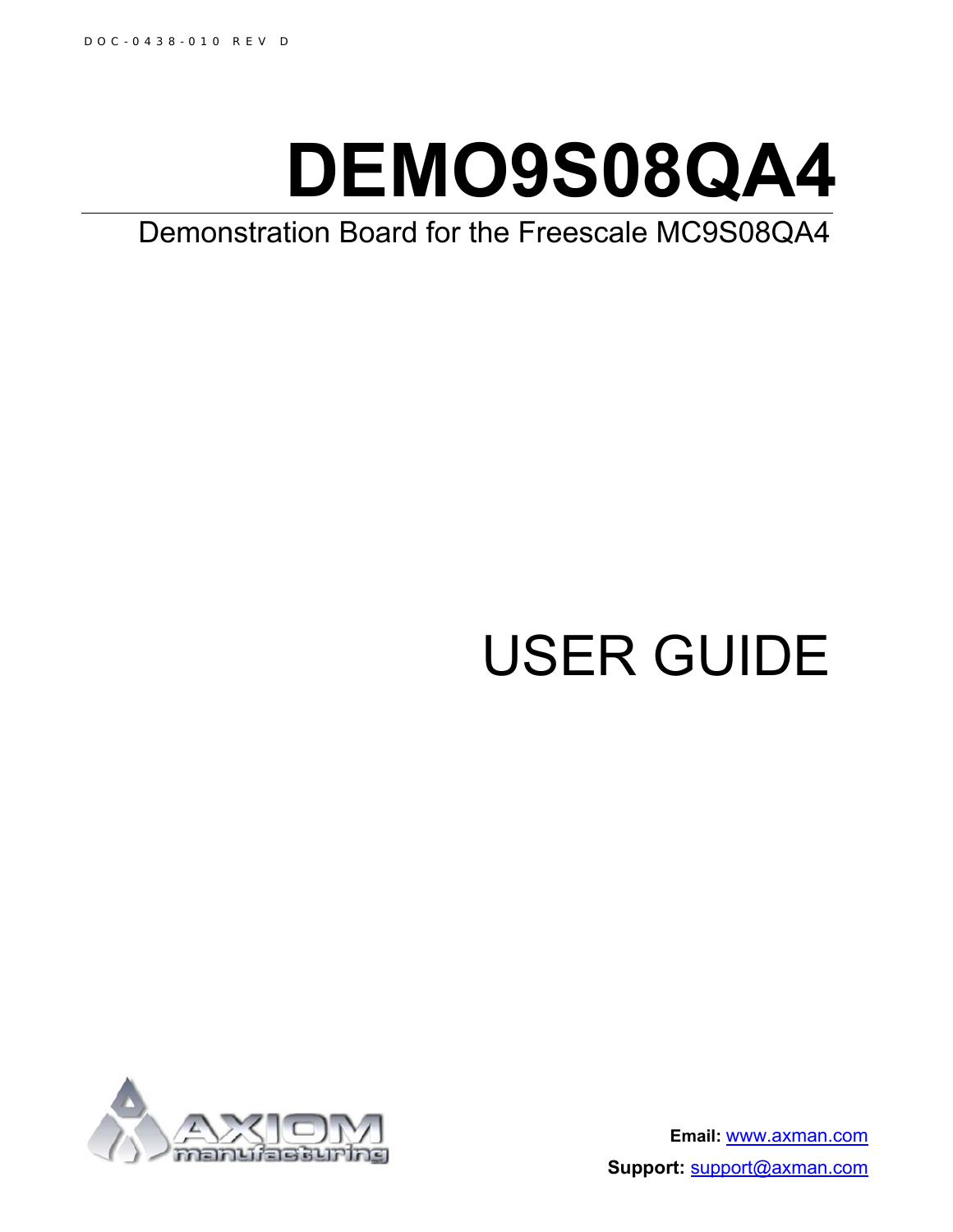### **CONTENTS**

| <b>SCI PORT.</b> |  |
|------------------|--|
|                  |  |
|                  |  |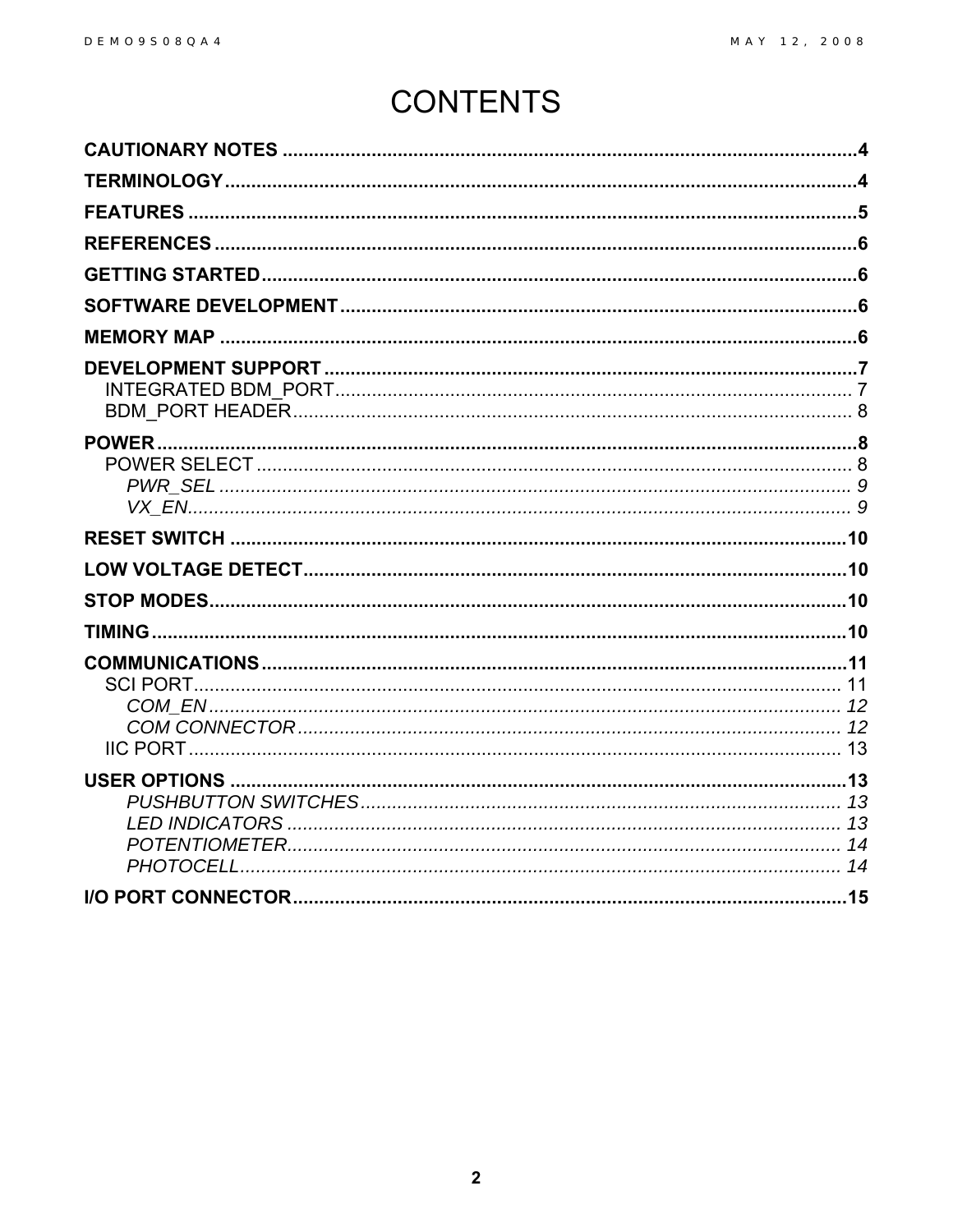### FIGURES

### TABLES

### REVISION

| Date             | Rev | Comments                                            |
|------------------|-----|-----------------------------------------------------|
| January 3, 2008  | A   | <b>Initial Release</b>                              |
| January 16, 2008 | B   | Added notes to Feature page                         |
| April 30, 2008   | C   | Corrected board name errors                         |
| May 12, 2008     | D   | Modified Table 3 to correctly show MCU pin numbers. |
|                  |     | Minor verbiage error corrections                    |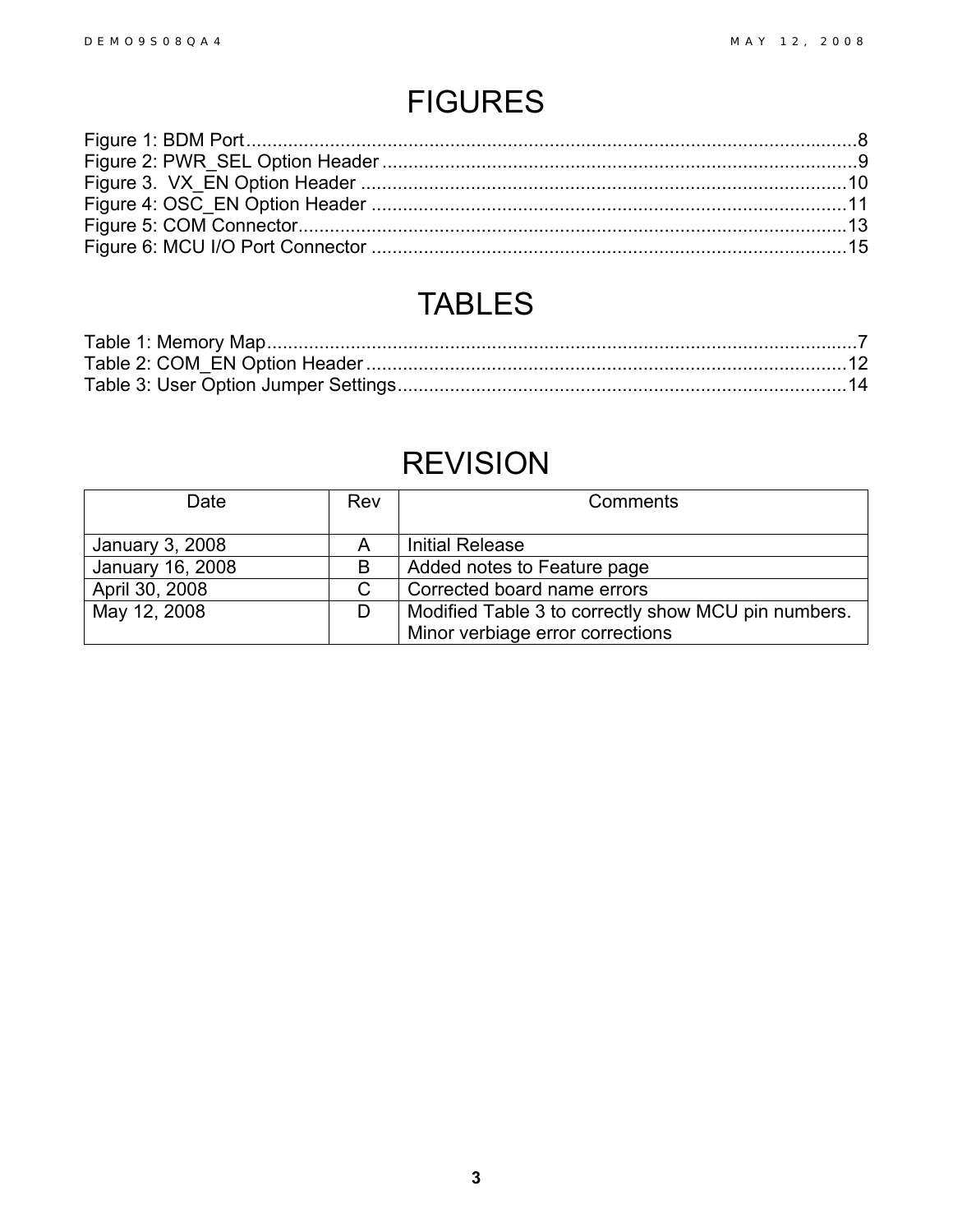# <span id="page-3-0"></span>**CAUTIONARY NOTES**

- 1) Electrostatic Discharge (ESD) prevention measures should be used when handling this product. ESD damage is not a warranty repair item.
- 2) Axiom Manufacturing does not assume any liability arising out of the application or use of any product or circuit described herein; neither does it convey any license under patent rights or the rights of others.
- 3) EMC Information on the DEMO9S08QA4 board:
	- a) This product as shipped from the factory with associated power supplies and cables, has been verified to meet with requirements of CE and the FCC as a CLASS A product.
	- b) This product is designed and intended for use as a development platform for hardware or software in an educational or professional laboratory.
	- c) In a domestic environment, this product may cause radio interference in which case the user may be required to take adequate prevention measures.
	- d) Attaching additional wiring to this product or modifying the products operation from the factory default as shipped may effect its performance and cause interference with nearby electronic equipment. If such interference is detected, suitable mitigating measures should be taken.

### <span id="page-3-1"></span>**TERMINOLOGY**

This development board uses option selection jumpers. A jumper is a plastic shunt that connects 2 terminals electrically. Terminology for application of the option jumpers is as follows:

Jumper on, in, or installed - jumper is installed such that 2 pins are connected together.

Jumper off, out, or idle - jumper is installed on 1 pin only. It is recommended that jumpers be idled by installing on 1 pin so they will not be lost.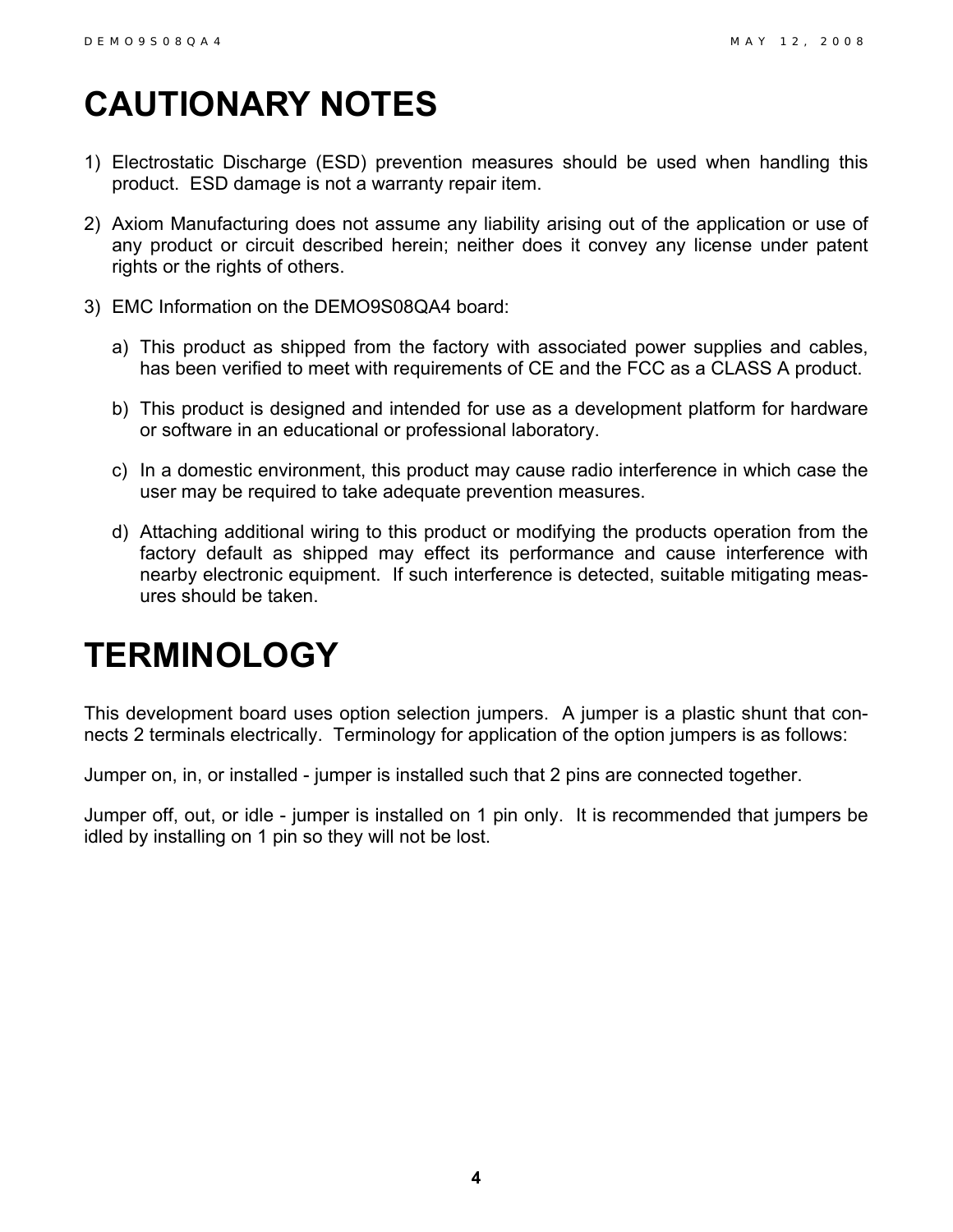### <span id="page-4-0"></span>**FEATURES**

The DEMO9S08QA4 is an evaluation or demonstration board for the MC9S08QA4 microcontroller. Development of applications is quick and easy with the integrated USB-BDM, sample software tools, and examples. An optional BDM\_PORT port is also provided to allow use of a BDM\_PORT cable. A 32-pin connector allows connecting the DEMO9S08QA4 board to an expanded evaluation environment.

- MC9S08QA4 CPU, 8-pin DIP, Socketed
	- 4K Byte Flash
	- 256 Bytes RAM
	- Internal 32 kHz Oscillator, trimmable to ±0.2%
	- 4 GPIO, 1 Input Only, 1 Output only
	- **Timer Interface Module**
	- 4 KBI inputs
	- 1-Ch, 16-bit, Timer Interface
	- 4-Ch, 10-bit Analog to Digital Converter (ADC)
	- Analog Comparator w/ internal compare
- Integrated USB-BDM
- RS-232 Serial Port w/ DB9 Connector (non-functional)
- IIC ports available on Connector J1
- External 32.768 kHz Clock Oscillator (not installed)
	- Power Input Selection Jumper
	- Power input from USB-BDM
	- Power input from on-board regulator
	- Power input from Connector J1
	- Power output through Connector J1
- User Components Provided
	- 3 Push Switches; 2 User, 1 Reset
	- 3 LED Indicators; 2 BDM, 1 VDD
- Jumpers
	- USER EN
	- PWR SEL
	- COM SEL
	- VX\_EN
	- OSC EN (not installed)
- **Connectors** 
	- 32-pin MCU I/O Connector
	- 2.0mm Barrel Connector
	- BDM\_PORT Pin Header (not installed)
	- DB9 Serial Connector
- **Specifications:**
	- Board Size 2.9" x 2.5"
	- Power Input:
		- USB Cable 500mA max
		- PWR Connector 9VDC typical, +7VDC to +18VDC

Neither the LED nor the COM circuits are connected to the target MCU. However, functionality for these circuits is available on the expansion header J1. Refer to the DEMO9S08QA4 Schematic for further details.

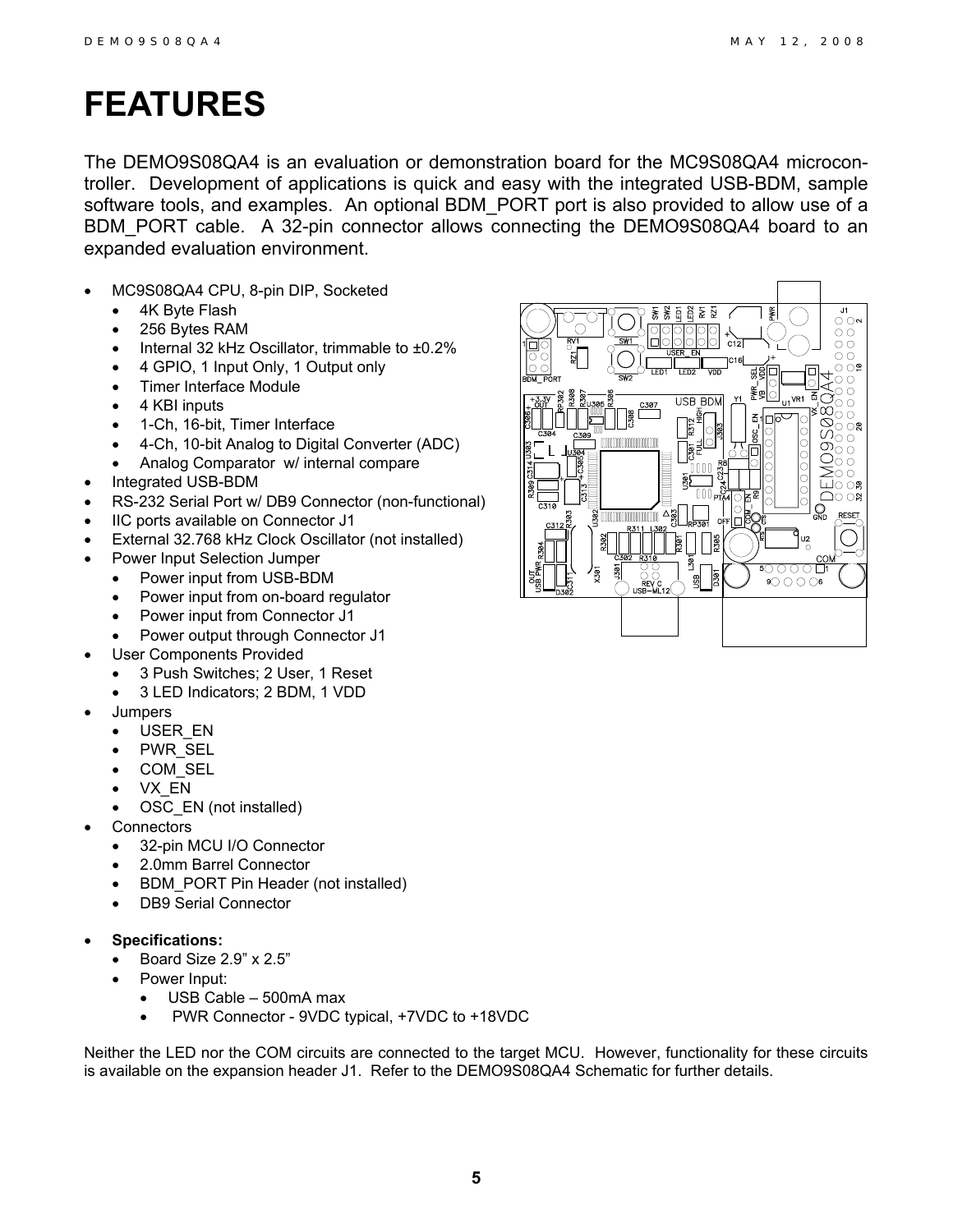### <span id="page-5-0"></span>**REFERENCES**

Reference documents are provided on the support CD in Acrobat Reader format.

DEMO9S08QA4\_UG.pdf DEMO9S08QA4\_User Guide (this document) DEMO9S08QA4\_SCH\_A.pdf DEMO9S08QA4 Board Schematic, Rev. A DEMO9S08QA4\_QSG.pdf DEMO9S08QA4 Quick Start Guide AN2627.pdf Cycle-by-Cycle Instruction Details for HC(S)08 MCU's

### <span id="page-5-1"></span>**GETTING STARTED**

To get started quickly, please refer to the DEMO9S08QA4 Quick Start Guide included with the development kit. This quick start shows how to connect the board to the PC, install the correct version of CodeWarrior Development Studio, and run an LED test program.

### <span id="page-5-2"></span>**SOFTWARE DEVELOPMENT**

Software development requires the use of an HCS08 assembler or compiler and a host PC running a BDM interface. CodeWarrior Development Studio for HC(S)08 is supplied with this board for application development and debugging and for flash programming.

### <span id="page-5-3"></span>**MEMORY MAP**

The table below shows the MC9S08QA4 memory map. Accessing unimplemented memory locations causes an illegal-address reset. The memory map is grouped into 3 broad categories; Registers, RAM, and Flash. In the memory map below, the non-volatile registers and vector table are located at the top of the Flash block.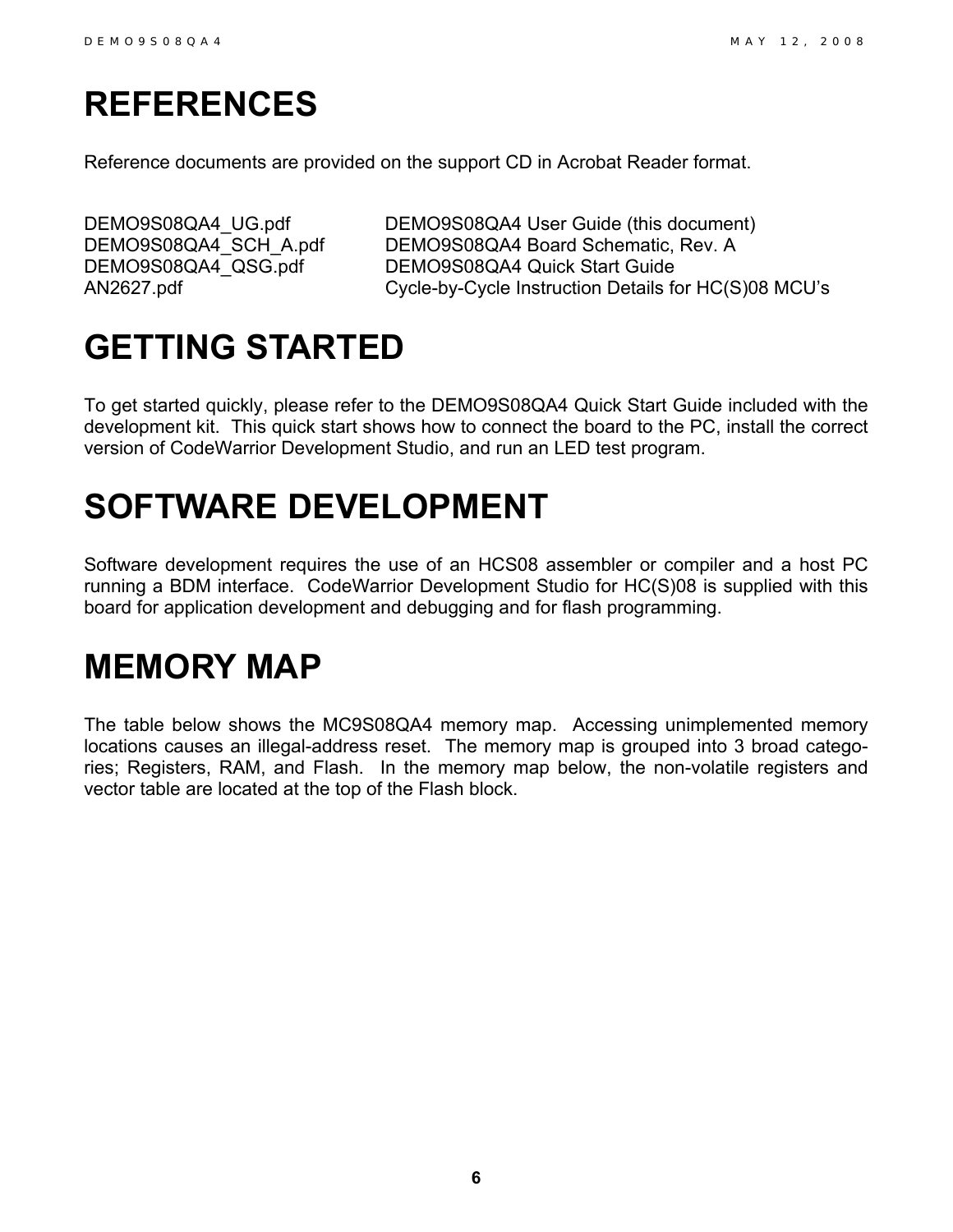#### <span id="page-6-2"></span>**Table 1: Memory Map**

| $0x0000 -$    | <b>Direct Page Registers</b> | 96     |
|---------------|------------------------------|--------|
| 0x005F        |                              | bytes  |
| $0x0060 -$    | <b>RAM</b>                   | 256    |
| 0x015F        |                              | bytes  |
| $0x0160 -$    | Unimplemented                |        |
| 0x17FF        |                              |        |
| $0x$ 1800 $-$ | <b>High Page Registers</b>   | 80     |
| 0x184F        |                              | bytes  |
| $0x1850 -$    | Unimplemented                | 51,120 |
| 0xDFFF        |                              | bytes  |
| $0xE000 -$    | Reserved                     |        |
| 0xEFFF        |                              |        |
| $0xF000 -$    | Flash / Vectors              |        |
| 0xFFFF        |                              |        |

**NOTE:** Accessing unimplemented memory locations causes an illegal-address reset.

### <span id="page-6-0"></span>**DEVELOPMENT SUPPORT**

Application development and debug for the target MC9S08QA4 is supported through the BDM interface. The debug interface consists of an integrated USB-BDM debugger and an optional 6-pin header (BDM\_PORT). The BDM\_PORT header is not installed in default configuration and may be installed by the user if needed.

#### <span id="page-6-1"></span>**Integrated BDM\_PORT**

The DEMO9S08QA4 board features an integrated USB-BDM debugger from P&E Microcomputer Systems. The integrated debugger supports application development and debugging via the background debug mode. A USB, type B, connector provides connectivity between the target board to the host PC.

The integrated debugger provides power and ground to the target, thereby eliminating the need to power the board externally. When used, power from the USB-BDM circuit is derived from the USB bus; therefore, total current consumption for the target board, and all connected circuitry, must not exceed **500mA**. Excessive current drain will violate the USB specification causing the USB bus to disconnect; power is removed from the target forcing a POR.

**CAUTION:** Violating the USB specification will cause the USB bus to disconnect forcing the target to reset.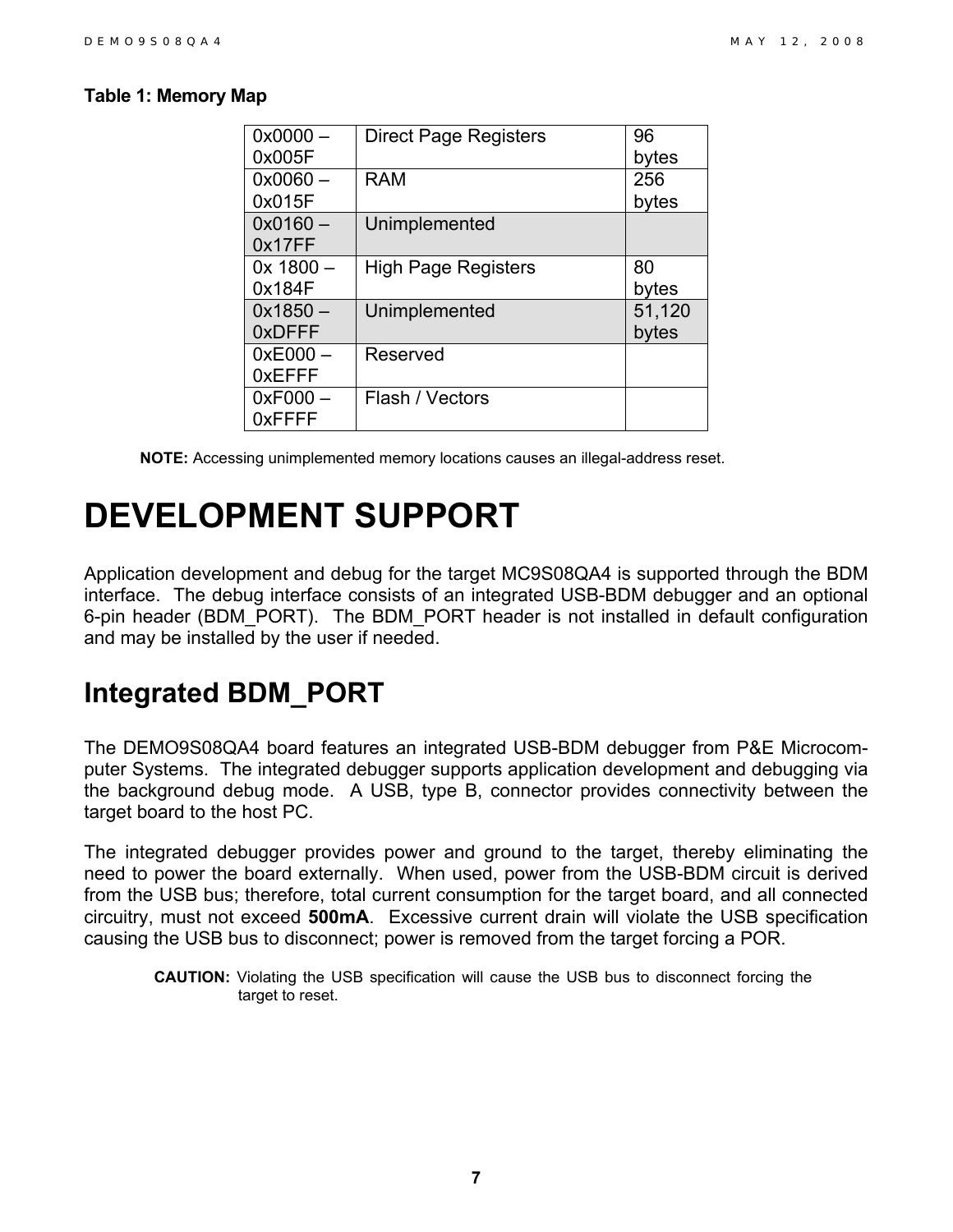#### <span id="page-7-0"></span>**BDM\_PORT Header**

An HCS08/HC(S)12 BDM cable may be attached to a 6-pin BDM\_PORT port header. However, this header is not installed in default configuration. Use of this port requires the user to install a 2x3, 0.1" center, pin header. Refer to the BDM cable documentation for details on the use of the BDM cable. The BDM\_PORT header pin-out is shown below.

#### <span id="page-7-3"></span>**Figure 1: BDM Port**



See the HCS08 Device User Guide for complete BDM\_PORT documentation

**NOTE:** This header is not installed in default configuration.

## <span id="page-7-1"></span>**POWER**

The DEMO9S08QA4 is designed to be powered from the USB\_BDM during application development. A 2.0mm barrel connector has been applied to support stand-alone operation. In addition, the board may be powered through connector J1. The board may also be configured to supply power through connector J1 to external circuitry.

When using the integrated USB-BDM, the board draws power from the USB bus. Total current consumption of the board and connected circuitry, therefore, must be limited to less than **500mA**. Excessive current drain will violate the USB specification causing the USB bus to disconnect. This will force a power-on-reset (POR).

**CAUTION:** Violating the USB specification will cause the USB bus to disconnect, forcing the target to reset.

A 2.0mm barrel connector input has been provided to allow stand-alone operation. Voltage input at this connector must be limited to between +5V and +18V. An LDO voltage regulator at VR1 converts the input voltage to the +3.3V rail on the target board. VR1 will shut down if the connected circuit draws excessive current. Stand-alone operation is also supported through connector J1.

### <span id="page-7-2"></span>**POWER SELECT**

Power may be applied to the board through the integrated USB-BDM circuitry, a 2.0mm barrel connector, or through connector J1. Power selection is achieved by using 2 option headers: PWR\_SEL option header and the VX\_EN option header.

The PWR\_SEL option header selects power input either from the integrated USB-BDM circuitry or from the on-board voltage regulator. Power input selection, from the USB-BDM or the on-board power supply, is mutually exclusive. This prevents power-input contention from damaging the board. The figure below details the PWR\_SEL header connections.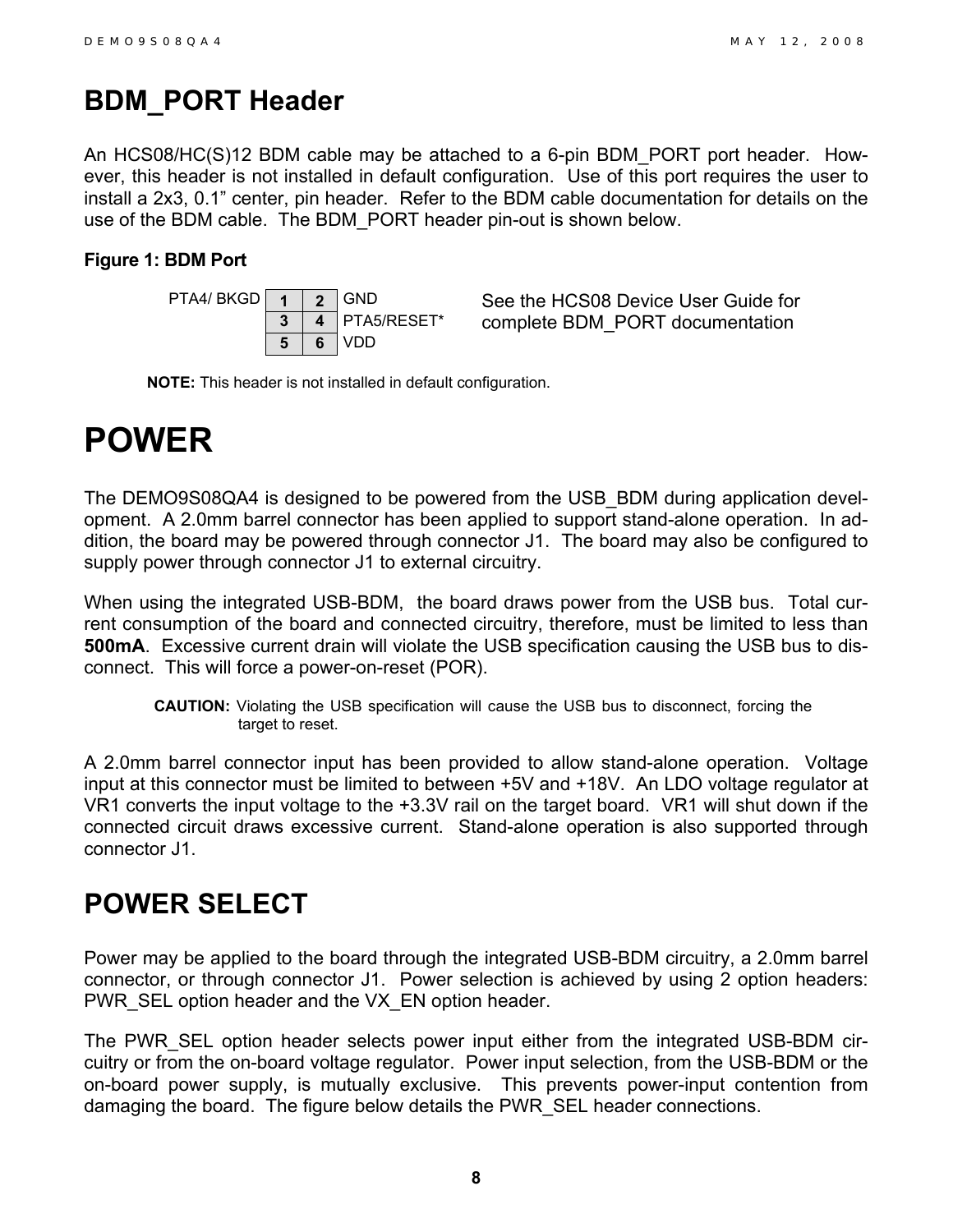#### <span id="page-8-0"></span>*PWR\_SEL*

#### <span id="page-8-2"></span>**Figure 2: PWR\_SEL Option Header**

| PWR SEL    | CONFIGURATION:                  |
|------------|---------------------------------|
| VR<br>VDD) | Select power input from USB-BDM |
| PWR SEL    |                                 |
| VR<br>VDD  | Select power input from VR1     |
|            |                                 |

Power from the integrated BDM is drawn from the USB bus and is limited to **500mA**. Excessive current drain will violate the USB specification will cause the USB bus to disconnect.

**CAUTION:** Violating the USB specification will cause the USB bus to disconnect. This will cause the board to reset.

The on-board voltage regulator (VR1) accepts power input through a 2.0mm barrel connector (PWR). Input voltage may range from +5V to +18V. The voltage regulator (VR1) provides a +3.3V fixed output limited to 250mA. Over-temperature and over-current limits built into the voltage regulator protects the device from excessive stresses.

The user should consider the maximum output current limit of the selected power source when attempting to power off-board circuitry through connector J1.

#### <span id="page-8-1"></span>*VX\_EN*

The VX EN option header is a 2-pin jumper that connects the target board voltage rail to J1-1. J1-3 is connected directly to the ground plane. Use of this feature requires a regulated +3.3V input power source. This power input is decoupled to minimize noise input but is not regulated. Care should be exercised when using this feature; no protection is applied on this input and damage to the target board may result if over-driven. Also, do not attempt to power the target board through this connector while also applying power through the USB-BDM or the PWR connector; damage to the board may result.

Power may be sourced to off-board circuitry through the J1 connector. The current limitation of the USB bus or the on-board regulator must be considered when attempting to source power to external circuitry. Excessive current drain may damage the target board, the host PC USB hub, or the on-board regulator. The figure below details the VX EN option header connections.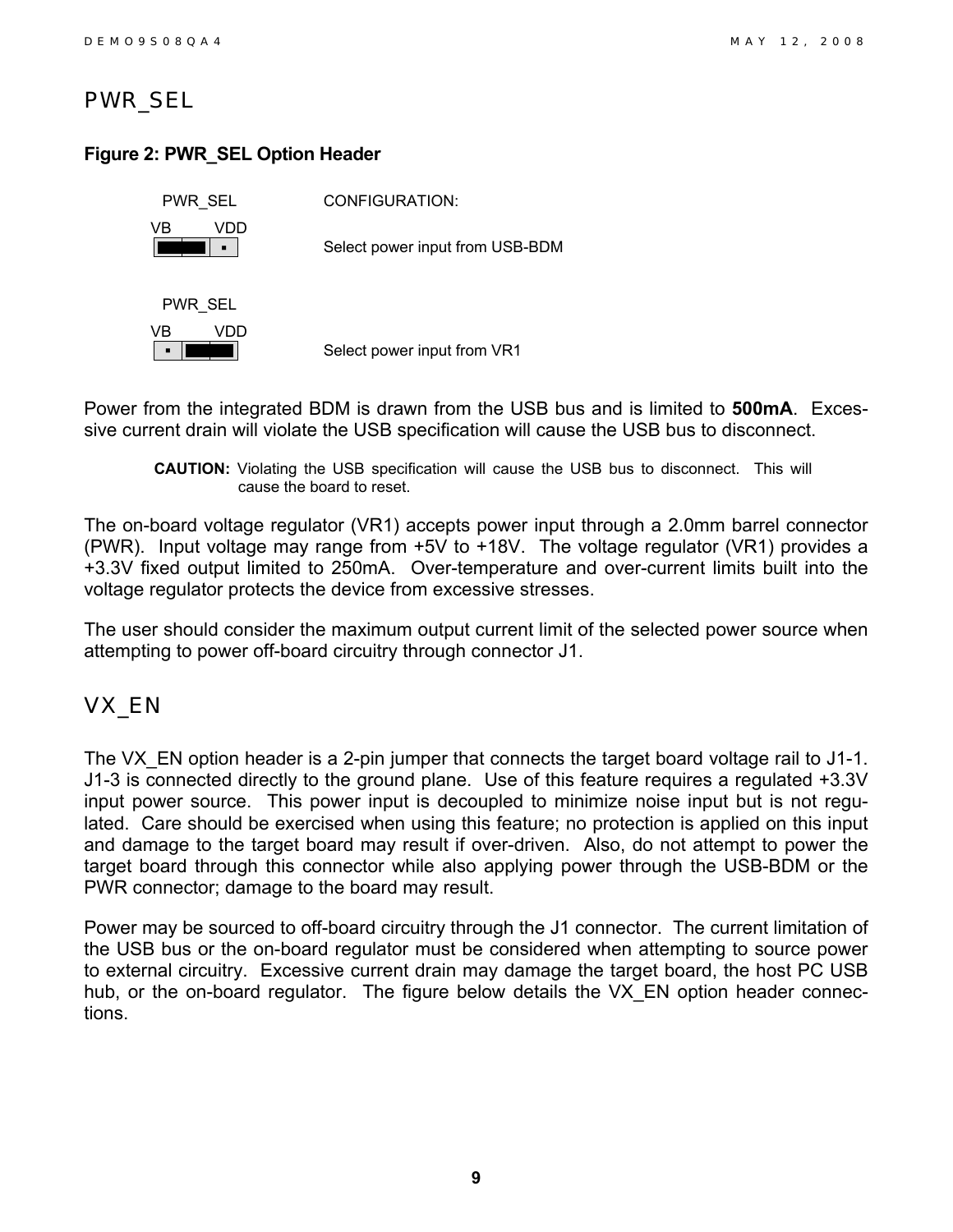#### <span id="page-9-4"></span>**Figure 3. VX\_EN Option Header**

|       | ON | Enable power connection to connector J1                                      |
|-------|----|------------------------------------------------------------------------------|
| VX EN |    |                                                                              |
|       |    | $\vert \cdot \vert \cdot \vert$ OFF Disable power connection to connector J1 |
| VX EN |    |                                                                              |

- **CAUTION:** Do not apply power to connector J1 while also sourcing power from either the PWR connector or the USB-BDM circuit. Damage to the board may result.
- **NOTE:** Do not exceed available current supply from the USB-BDM cable or on-board regulator when sourcing power through connector J1 to external circuitry.

### <span id="page-9-0"></span>**RESET SWITCH**

The RESET switch provides a method to apply an asynchronous reset to the MCU and is connected directly to the PTA5/RESET\* input on the MCU. Pressing the RESET switch forces the MCU RESET\* input low. The MC9S08QA4 MCU applies an internal pull-up on the RESET\* line to prevent spurious resets and allow normal operation.

# <span id="page-9-1"></span>**LOW VOLTAGE DETECT**

The MC9S08QA4 utilizes an internal Low Voltage Detect (LVD) to protect against undervoltage conditions. The LVD is enabled out of RESET. Consult the MC9S08QA4 Device User Guide for details on configuring LVD operation.

## <span id="page-9-2"></span>**STOP MODES**

The MC9S08QA4 can be configured for three different low power stop modes. If stop1 or stop2 modes are entered, an external pull-up resistor must be placed between the PTA5/RESET\*/IRQ\*/TCLK pin and VDD. This pull-up resistor is not included on the DEMO9S08QA4 board. If these modes will be used with this board, a 10K – 50K ohm resistor can be placed between pins J1-1 and J1-2 to ensure proper operation of the MCU. The jumper for the VX EN header must also be in place in this case. Consult the MC9S08QA4 Device User Guide for more details on configuring the low power stop modes.

### <span id="page-9-3"></span>**TIMING**

By default, the DEMO9S08QA4 uses timing provided from an internal 32 kHz frequency reference and an internal frequency-locked loop (FLL). The FLL output is trimmable to  $\pm$  0.2% of nominal. Refer to the MC9S08QA4 Device User Guide for further details on clock operation.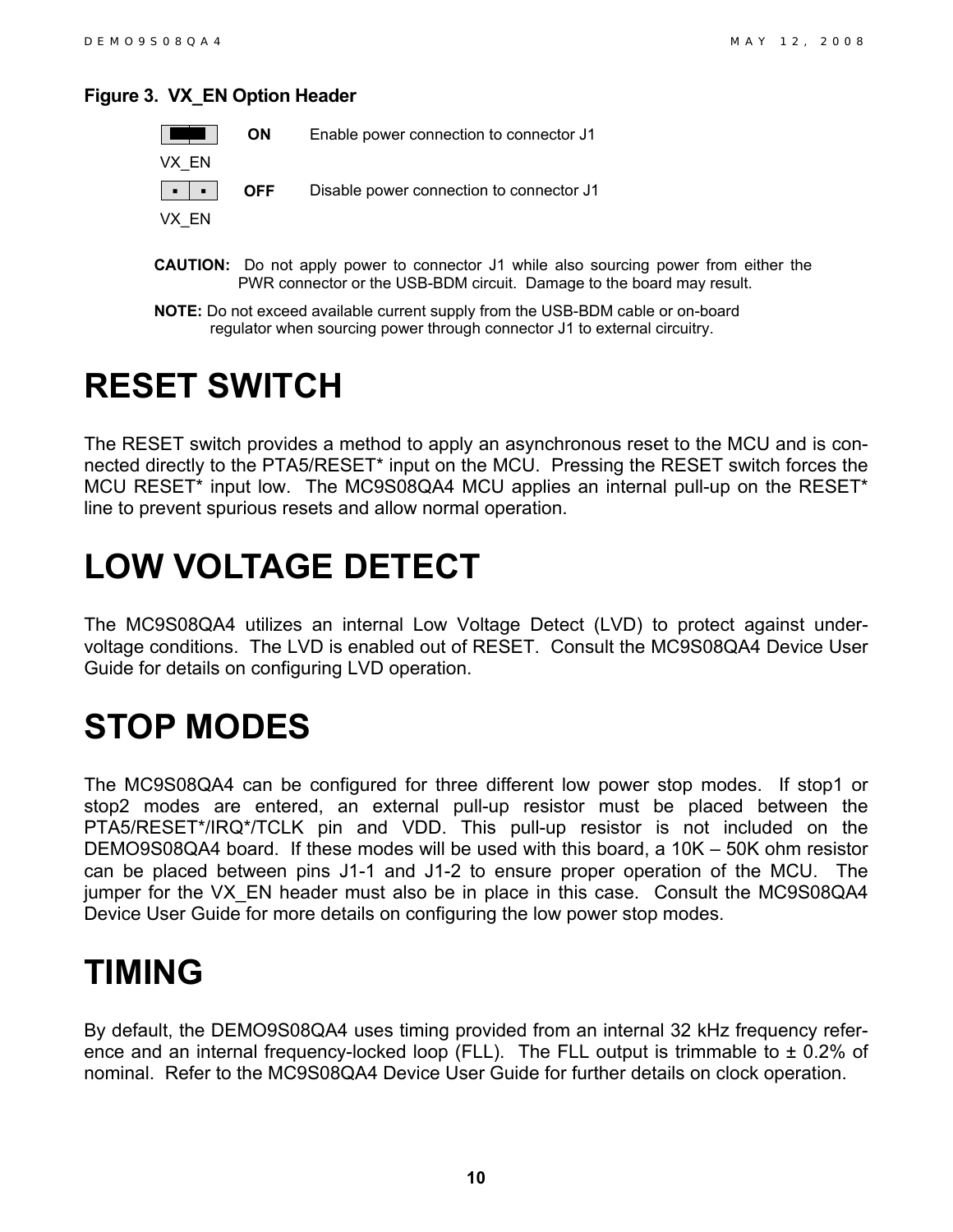Component pads for an optional 32.768 kHz crystal oscillator circuit have also been provided to support external timing input. The external crystal is connected to the PTB6/XTAL and PTB7/EXTAL MCU inputs. This alternate timing source is configured for Pierce mode operation.

NOTE: The external oscillator pads are not connected to the MC9S08QA4 socket. This section is provided for completeness.

The alternate timing source components are not installed in default configurations. Refer to the board schematic to populate this option and associated support components.

#### <span id="page-10-2"></span>**Figure 4: OSC\_EN Option Header**



OSC\_EN

**▪ ▪ OFF**

OSC\_EN

**NOTE:** This option header is not installed in default configuration. **NOTE:** This option header is not connected to the MC9S08QA4 socket

### <span id="page-10-0"></span>**COMMUNICATIONS**

### <span id="page-10-1"></span>**SCI Port**

- NOTE: Although populated on the board, the COM circuitry is not connected to the MC9S08QA4 socket. This section is included for completeness only.
- NOTE: To reduce power consumption, the COM\_EN jumper should be set to OFF at all times.

An RS-232 transceiver provides RS-232 to TTL/CMOS logic level translation between the COM connector and the MCU. The COM connector is a 9-pin Dsub, right-angle connector. A ferrite bead on shield ground provides conducted immunity protection. Communication signals TXD and RXD are routed from the transceiver to the MCU. These signals are also available on connector J1. Hardware flow control signals RTS and CTS are available on the logic side of U3 and are routed to test point vias located near the transceiver (U4). RTS has been biased properly to provide handshaking if required.

Communications signals TXD and RXD connect to general purpose Port B signals. The RS-232 transceiver should be disabled via the COM\_EN option header if these signals are used as GPIO. The transceiver should also be disabled if the TXD and RXD signal inputs at connector J1 are used.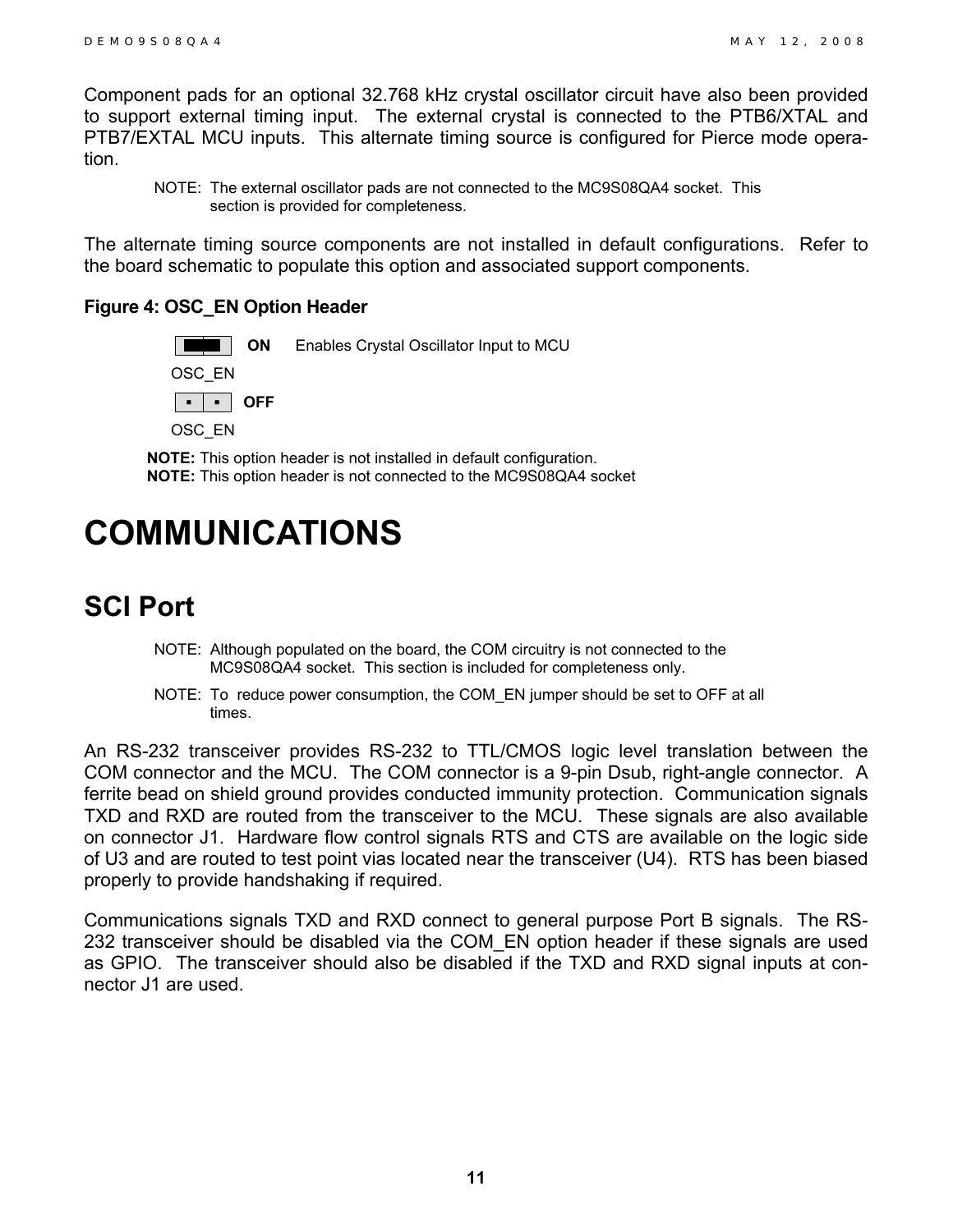#### <span id="page-11-0"></span>*COM\_EN*

The COM\_EN option header determines the operational status of the RS-232 transceiver. In the OFF position, the transceiver is disabled and all outputs are tri-stated. In the PTA4 position, the transceiver may be turned on or off using MCU GPIO signal PTA4. With the option jumper removed, the transceiver is always on. When the transceiver is ON, the AutoShutoff feature of the device is disabled.

#### <span id="page-11-2"></span>**Table 2: COM\_EN Option Header**



NOTE: To reduce power consumption, the COM\_EN jumper should be set to OFF

#### <span id="page-11-1"></span>*COM Connector*

A standard 9-pin Dsub connector provides external connections for the SCI port. The Dsub shell is connected to board ground through a ferrite bead. The ferrite bead provides noise isolation on the RS-232 connection. The DB9 connector pin-out is shown below.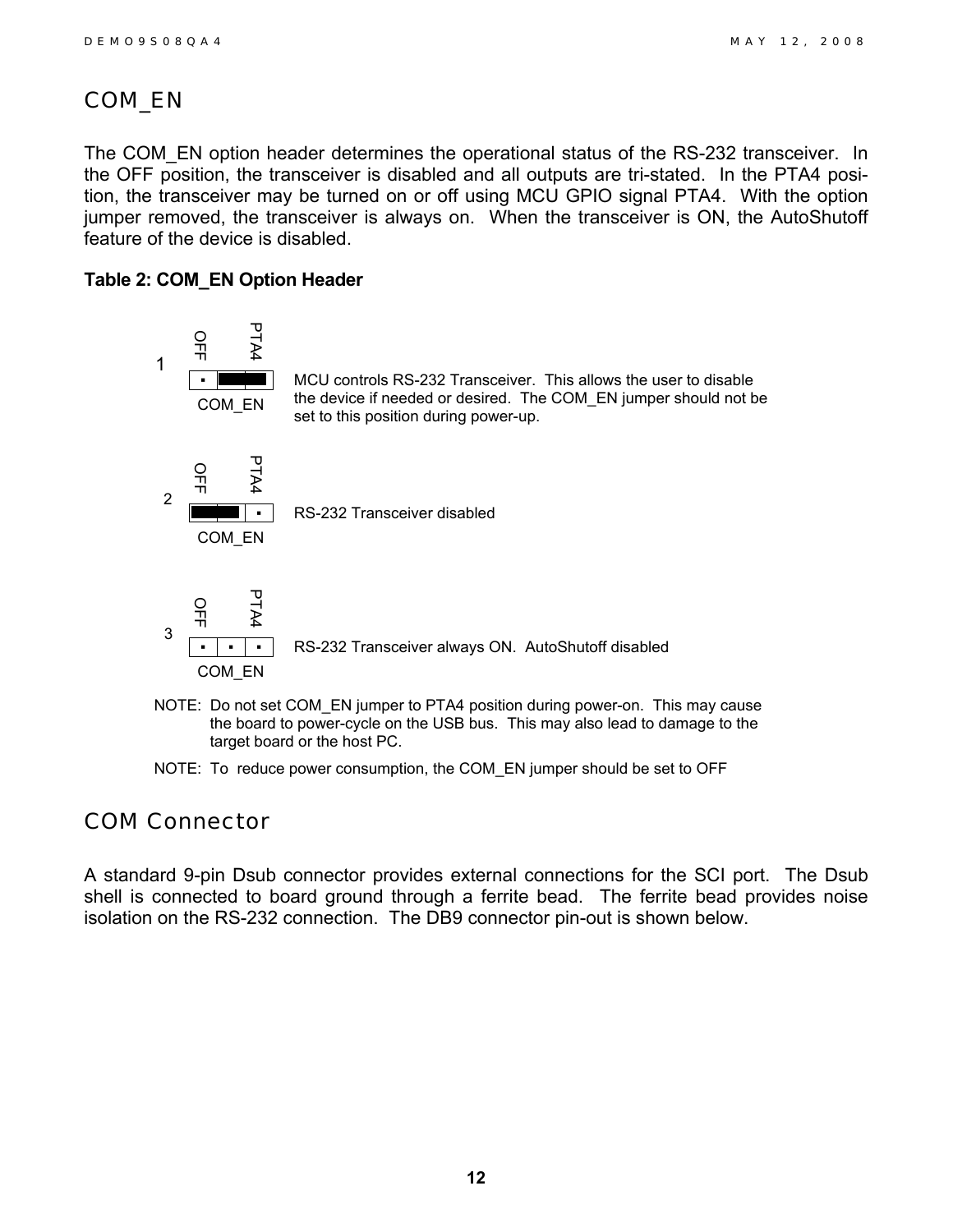#### <span id="page-12-4"></span>**Figure 5: COM Connector**



Female DB9 connector that interfaces to the HC(S)08 internal SCI1 serial port via the U2 RS232 transceiver. It provides simple 2-wire asynchronous serial communications without flow control. Flow control is provided at test points on the board.

**Pins 1, 4, and 6 are connected together.**

#### <span id="page-12-0"></span>**IIC Port**

IIC signaling connects directly between connector J1 and the MCU. Refer to the MC9S08QA4 Device User Guide for details on using the IIC interface.

IIC signals are available on both Port A and Port B. Configuration pull-ups have been applied to Port A, IIC signals. Refer to the schematic for details.

### <span id="page-12-1"></span>**USER OPTIONS**

The DEMO9S08QA4 includes various input and output devices to aid application development. User I/O devices include 2 momentary pushbutton switches, 2 green LEDs, 1 potentiometer, and 1 phototransistor. Each device may be enabled or disabled individually by the USER\_EN option header. Each user enable is clearly marked as to functionality.

#### <span id="page-12-2"></span>*Pushbutton Switches*

Two push button switches provide momentary, active-low input, for user applications. Pull-ups internal to the MCU must be enabled to provide error free switch operation. Pushbutton switches SW1 and SW2 are enabled to the MCU I/O ports by the USER option bank. SW1 and SW2 connect to input ports PTA2 and PTA3 respectively. [Table 3](#page-13-2) below details the user jumper settings.

#### <span id="page-12-3"></span>*LED Indicators*

NOTE: Although populated on the board, the LED circuitry is not connected to the MC9S08QA4 socket. This section is included for completeness only.

Indicators LED1 and LED2 are enabled from HC(S)08 I/O ports by the USER option bank. Each LED is active-low and illuminates when a logic low signal is driven from the respective MCU I/O port. MCU ports PTB6 and PTB7 drive LED1 and LED2 respectively. [Table 3](#page-13-2) below details the user jumper settings.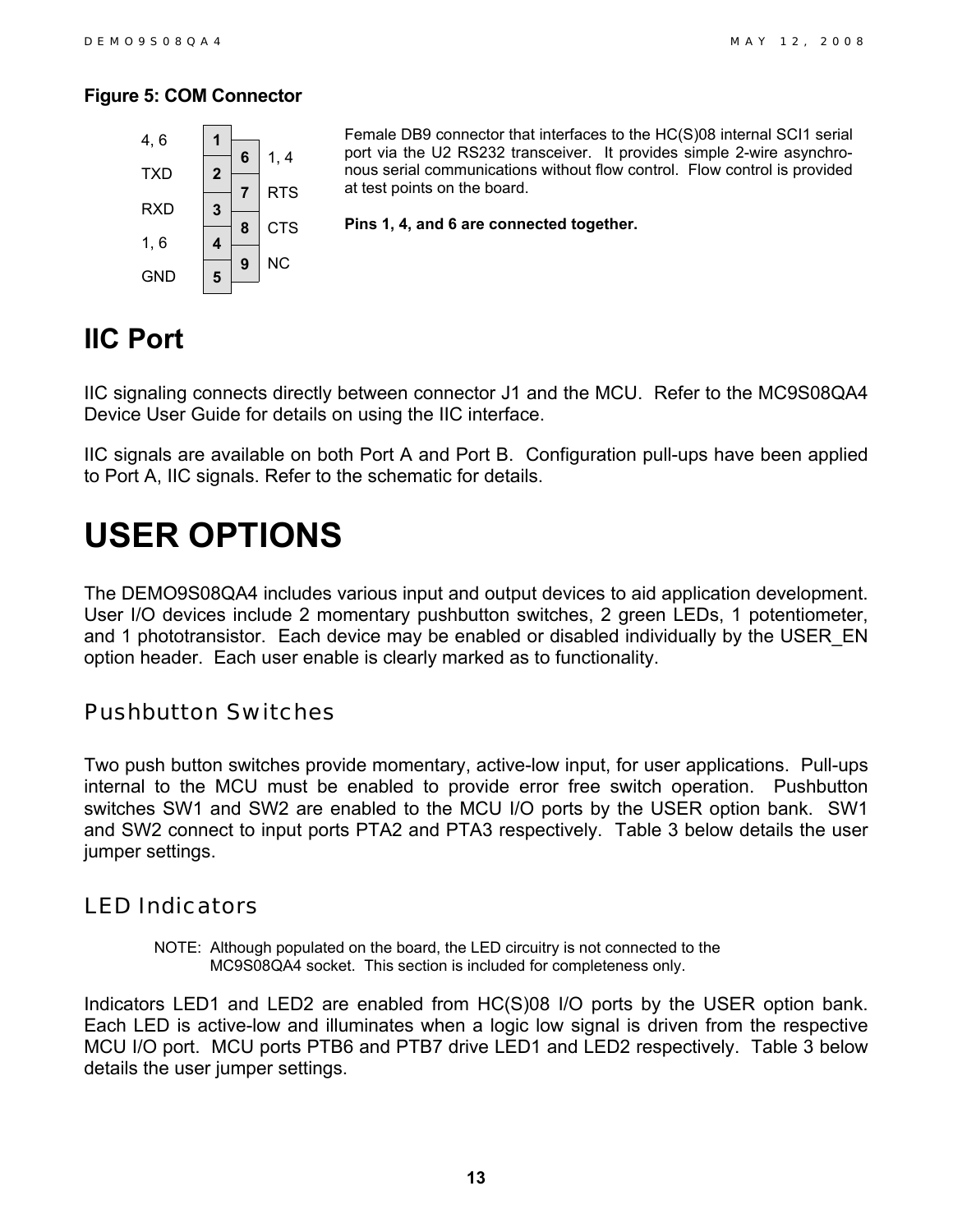#### <span id="page-13-0"></span>*Potentiometer*

A 5k ohm, thumb-wheel type, potentiometer at RV1 provides variable resistance input for user applications. The output is the result of a voltage divider that changes as the thumb-wheel is turned. The potentiometer is connected between VDD and GND with the center tap providing the divider output. This center tap is connected to the MCU on signal PTA0. [Table 3](#page-13-2) below details the user jumper settings.

#### <span id="page-13-1"></span>*Photocell*

A surface-mount phototransistor provides light sensitive, variable input for user applications. Current flow within the phototransistor is inversely proportional to light intensity incident on the surface of the device. A rail-to-rail OP amp at U2 boosts the photocell output to useable levels. This signal is available to the MCU on signal PTA1. [Table 3](#page-13-2) below details the user jumper settings.

| Jumper           | On                   | Off         | <b>MCU</b>       | <b>MCU</b> | SU <sub>1</sub> |
|------------------|----------------------|-------------|------------------|------------|-----------------|
|                  |                      |             | <b>PORT</b>      | <b>PIN</b> | Pin             |
| SW <sub>1</sub>  | Enable SW1           | Disable SW1 | PTA <sub>2</sub> |            | 14              |
| SW <sub>2</sub>  | Enable SW2           | Disable SW2 | PTA <sub>3</sub> | 5          | 13              |
| LED <sub>1</sub> | <b>Not Connected</b> |             |                  |            |                 |
| LED <sub>2</sub> | <b>Not Connected</b> |             |                  |            |                 |
| RV <sub>1</sub>  | Enable RV1           | Disable RV1 | PTA <sub>0</sub> |            | 16              |
| RZ1              | Enable RZ1           | Disable RZ1 | PTA1             |            | 15              |

#### <span id="page-13-2"></span>**Table 3: User Option Jumper Settings**